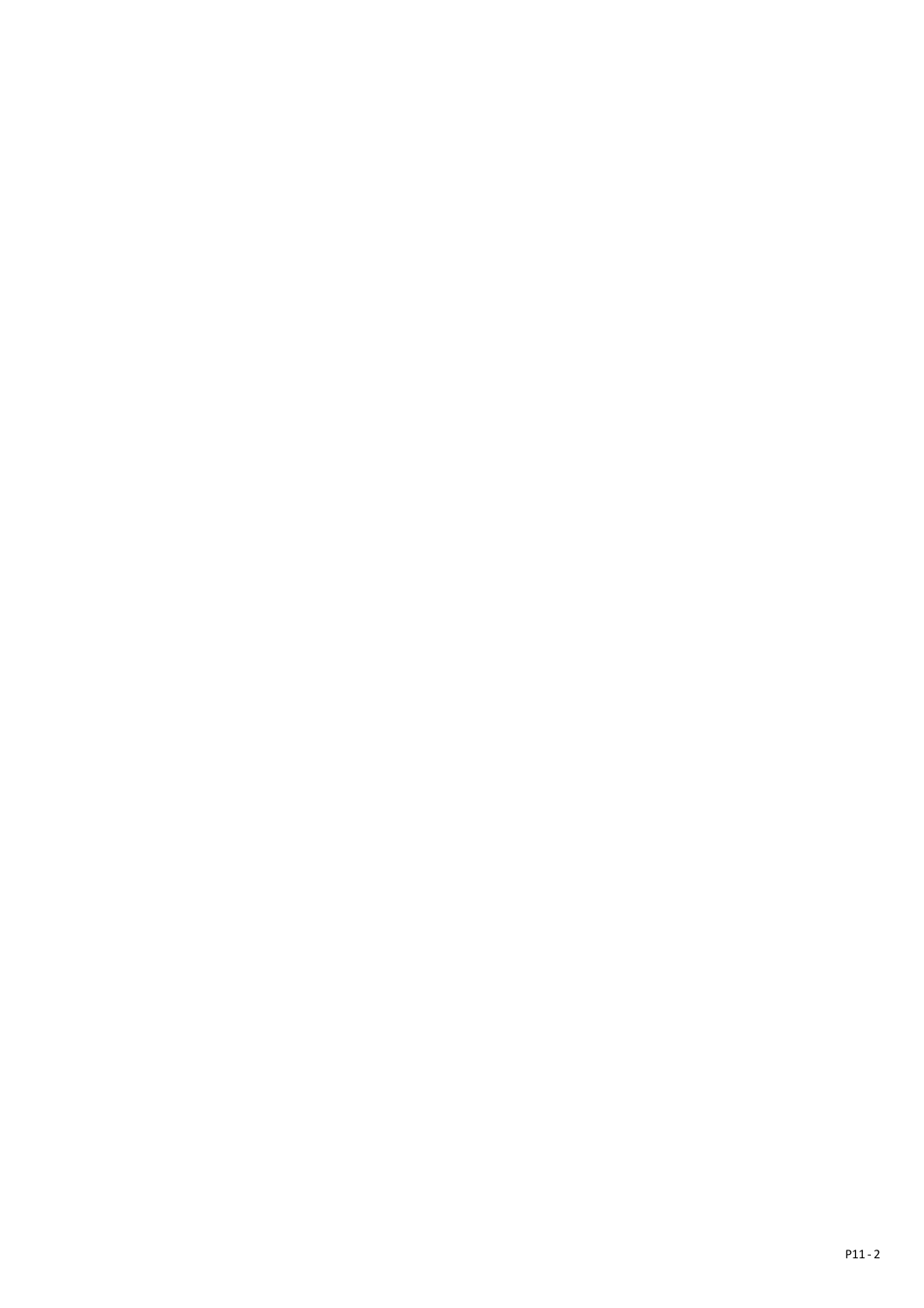# **PAPER - B WRITTEN TEST PAPER FOR SELECTION OF TEACHERS : CSB 2013 ENGLISH(PGT) : SUBJECT CODE : P11**

#### **FOR QUESTION NUMBERS 1-10 READ THE PASSAGE AND TICK THE BEST OPTION:**

COKETOWN, to which Messrs.Bounderby and Gradgrind now walked, was a triumph of fact; it had no greater taint of fancy in it than Mrs.Gradgrind herself. Let us strike the key-note, Coketown, before pursuing our tune.

It was a town of red brick, or of brick that would have been red if the smoke and ashes had allowed it; but as matters stood, it was a town of unnatural red and black like the painted face of a savage. It was a town of machinery and tall chimneys, out of which interminable serpents of smoke trailed themselves for ever and ever, and never got uncoiled. It had a black canal in it, and a river that ran purple with illsmelling dye, and vast piles of building full of windows where there was a rattling and a trembling all day long, and where the piston of the steam-engine worked monotonously up and down, like the head of an elephant in a state of melancholy madness. It contained several large streets all very like one another, and many small streets still more like one another, inhabited by people equally like one another, who all went in and out at the same hours, with the same sound upon the same pavements, to do the same work, and to whom every day was the same as yesterday and to-morrow, and every year the counterpart of the last and the next.

These attributes of Coketown were in the main inseparable from the work by which it was sustained; against them were to be set off, comforts of life which found their way all over the world, and elegancies of life which made, we will not ask how much of the fine lady, who could scarcely bear to hear the place mentioned. The rest of its features were voluntary, and they were these.

You saw nothing in Coketown but what was severely workful. If the members of a religious persuasion built a chapel there - as the members of eighteen religious persuasions had done - they made it a pious warehouse of red brick, with sometimes (but this is only in highly ornamental examples) a bell in a birdcage on the top of it. The solitary exception was the New Church; a stuccoed edifice with a square steeple over the door, terminating in four short pinnacles like florid wooden legs. All the public inscriptions in the town were painted alike, in severe characters of black and white. The jail might have been the infirmary, the infirmary might have been the jail, the town-hall might have been either, or both, or anything else, for anything that appeared to the contrary in the graces of their construction. Fact, fact, fact, everywhere in the material aspect of the town; fact, fact, fact, everywhere in the immaterial. The M'Choakumchild school was all fact, and the school of design was all fact, and the relations between master and man were all fact, and everything was fact between the lying-in hospital and the cemetery, and what you couldn't state in figures, or show to be purchasable in the cheapest market and saleable in the dearest, was not, and never should be, world without end, Amen.

- 1. As used in this passage,' fact'means most nearly the a. true b. unconcerned a. true b. unconcerned<br>c. functional c. functional d. none of the all d. none of the above
- 2. The point of view of the passage is that of a. a sardonic and omniscient observer b. an objective and omniscient observer
	- c. an uninvolved minor character with restricted vision
	- d. none of the above
- 3. The metaphor of the key-note in the first paragraph indicates chiefly that
	- a. Coketown was probably a one time a happy place b. the description of Coketown is a digression from the main
	- subject c. one needs to know more about Coketown to understand

and appreciate Mrs.Gradgrind d. none of the above

- 4. In the 2nd para "serpents" is used primarily as a. a sign that pride leads to a fall
	- b. an emblem of industrial blight
	- c. a symbol of the creeping progress of industry
	- d. none of the above
- 5. In the second paragraph, which qualities of the town receive the greatest emphasis?
	- a. Its savagery and incipient wickedness
	- b. Its apathy and sameness of colour
	- c. Its dinginess and predictability
	- d. none of the above
- 6. The third paragraph links what comes before and what follows by which of the following pairs of words? a. "attributes" and "comforts"
	-
	- b. "world" and "features" c. "inseparable" and "voluntary"
	- d. none of the above
	-
- 7. The parody at the very end of the passage does which of the following?
	- a. Suggests a hidden hope.
	- b. Adds irony.
	- c. Ignores the hypocrisy prevalent.
	- d. none of the above
- 8. Which of the following functions as the unifying element for the passage?
	- a. The repetition of the word
	- b. The animal imagery
	- c. The reference to the spiritual life of the town
	- d. none of the above
- 9. Which of the following best describes the overall method of development in the passage?
	- a. Progression by the repeated used of thesis and antithesis
	- b. General statement followed by specific illustrations
	- c. Progression from the literal to the symbolic
	- d. none of the above
- 10. The passage can best be described as
	- a. a personal essay commenting on the social environment
	- b. a character sketch with political overtones
	- c. a social commentary within a work of fiction
	- d. none of the above

### **FOR QUESTION NUMBER 11-20 READ THE POEM AND TICK THE BEST OPTION**

#### **A Dialogue Between the Soul and the Body Andrew Marvell**

### **SOUL**

O who shall, from this dungeon, raise A soul enslav'd so many ways? With bolts of bones, that fetter'd stands In feet, and manacled in hands; Here blinded with an eye, and there 5

Deaf with the drumming of an ear; A soul hung up, as 'twere, in chains Of nerves, and arteries, and veins; Tortur'd, besides each other part, In a vain head, and double heart. 10

## **BODY**

O who shall me deliver whole From bonds of this tyrannic soul? Which, stretch'd upright, impales me so That mine own precipice I go; And warms and moves this needless frame, 15

(A fever could but do the same) And, wanting where its spite to try, Has made me live to let me die. A body that could never rest, Since this ill spirit it possest. 20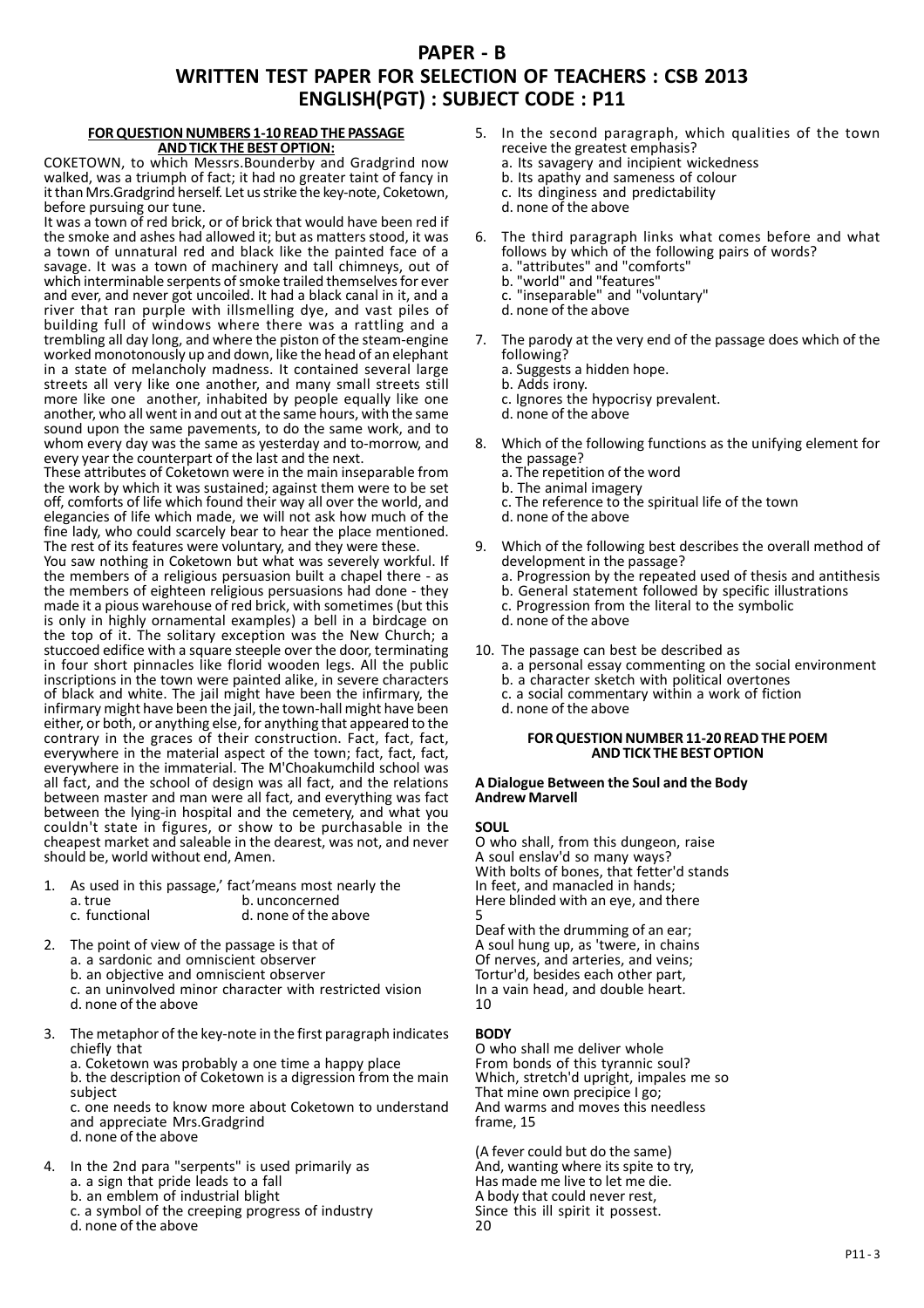## **SOUL**

What magic could me thus confine Within another's grief to pine? Where whatsoever it complain, I feel, that cannot feel, the pain; And all my care itself employs; 25

That to preserve which me destroys; Constrain'd not only to endure Diseases, but, what's worse, the cure; And ready oft the port to gain, Am shipwreck'd into health again. 30

### **BODY**

But physic yet could never reach The maladies thou me dost teach; Whom first the cramp of hope does tear, And then the palsy shakes of fear; The pestilence of love does heat, 35

Or hatred's hidden ulcer eat; Joy's cheerful madness does perplex, Or sorrow's other madness vex; Which knowledge forces me to know, And memory will not forego. 40

What but a soul could have the wit To build me up for sin so fit? So architects do square and hew Green trees that in the forest grew.

- 11. The headings of the stanzas, Soul and Body, indicate which one of the two is
	- a. being addressed
	- b. acting as the deliverer of the other
	- c. speaking
	- d. none of the above
- 12. In the poem, which of the following best describes the relationship between the body and soul?
	- a. The body controls the soul
	- b. They are separate and independent.
	- c. Each is subject to the demands of the other.
	- d. none of the above
- 13. Which of the following devices are dominant in the first stanza?
	- a. An extended metaphor of cruel imprisonment
	- b. An extended definition of the soul
	- c. Names of the parts of the body to represent the whole
	- d. none of the above
- 14. The notation of an eye that can blind and ear that can deafen (lines 5-6) suggests that the
	- a. Body is in fact in worse condition that the soul
	- b. Soul claims to have senses, but those senses fail
	- c. Eye and ear impede the soul's perception instead of aiding it d. none of the above
	-
- 15. In the context of the first stanza, lines 1-2 express a longing to be
	- a. freed from an actual prison
	- b. separated from physical life
	- c. saved from eternal damnation
	- d. none of the above
- 16. Which of the following best relates the question posed in lines 21-22 ?

a. What constrains me to suffer from experiences that are not naturally my own?

b. What can make me sorrow for the body in its ill state when I have no natural sympathy?

c. What struggle of good and evil makes me both cause the misfortunes of the body and then regret them?

d. none of the above

- 17. Lines 25-26 are best understood to mean that the a. body ignores the soul's efforts to influence it b. body refuses to recognize that it would not live without the soul c. soul's efforts are used by the body for its own maintenance and, consequently, for the ruination of the soul.
- 18. "Port" (line 29) refers metaphorically to
	- a. death
	- b. the body c. the unity of body and soul
	- d. none of the above

d. none of the above

19. Which of the following best describes the effect of the metaphors in lines 31-36?

a. The likening of emotion to illness suggests that the soul and body are really one

b. The very number of ailments exaggerates the weakness of the body and the strength of the soul.

c. The metaphors stress that the body perceives the emotions physically and, further, that it perceives only their negative effects.

d. none of the above

20. The last four lines, which extend the length of the last stanza, have the effect of

a. offering a solution to the dilemma of the body and soul b. providing an epigrammatic summary of the body's view of the soul

c. providing comic relief from the serious conflict in the poem d. none of the above

#### **FOR QUESTION NUMBERS 21-30 TICK MARK THE WORD OR PHRASE YOU BELIEVE IS NEAREST IN MEANING TO THE KEY WORD**

21. AEOLIAN

|     | a. flavored with garlic<br>c. Bewitched                                      | b. produced by the wind<br>d. light headed through lack of sleep |
|-----|------------------------------------------------------------------------------|------------------------------------------------------------------|
|     | 22. GORGON<br>a. an ugly woman<br>c. a keyboard instrument d. a stone figure | b. a type of cheese                                              |
|     | 23. IRIDESCENT<br>a. patriotic<br>c. rainbow like                            | b. white-hot<br>d. aggravating                                   |
| 2Δ. | GEROROAM                                                                     |                                                                  |

- 24 a. a large wine bottle b. a lockpicker<br>c. a war time enemy d. a venomous d. a venomous snake
- 25. MERCURIAL having a character that is<br>a. Changeable b. dull a. Changeable<br>c. sociable d. bad tempered
- 26. NARCISSISM a. drug culture b. meanness<br>c. self love d. hedge cutt d. hedge cutting
- 27. NEMESIS<br>a. a submarine a. a submarine b. a type of parasite<br>c. an avenger d. a marble statue d. a marble statue
- 28. PAEAN<br>a. a form of taxation a. a form of taxation b. a song of praise<br>c. a naval rank d. a castle keep d. a castle keep
- 29. PALLADIUM<br>a. a fish tank b. a safeguard<br>d. a trophy c. a circus arena

3

30. ODYSSEY<br>a. a soft fabric a. a soft fabric b. an island group<br>c. a dwarf d. a long journey d. a long journey

### **FOR QUESTION NUMBERS 31-40 TICK THE CORRECT SYNONYMS:**

| 1. BIAS           |                      |
|-------------------|----------------------|
| a. Predisposition | b. Hatred            |
| c. Notion         | d. none of the above |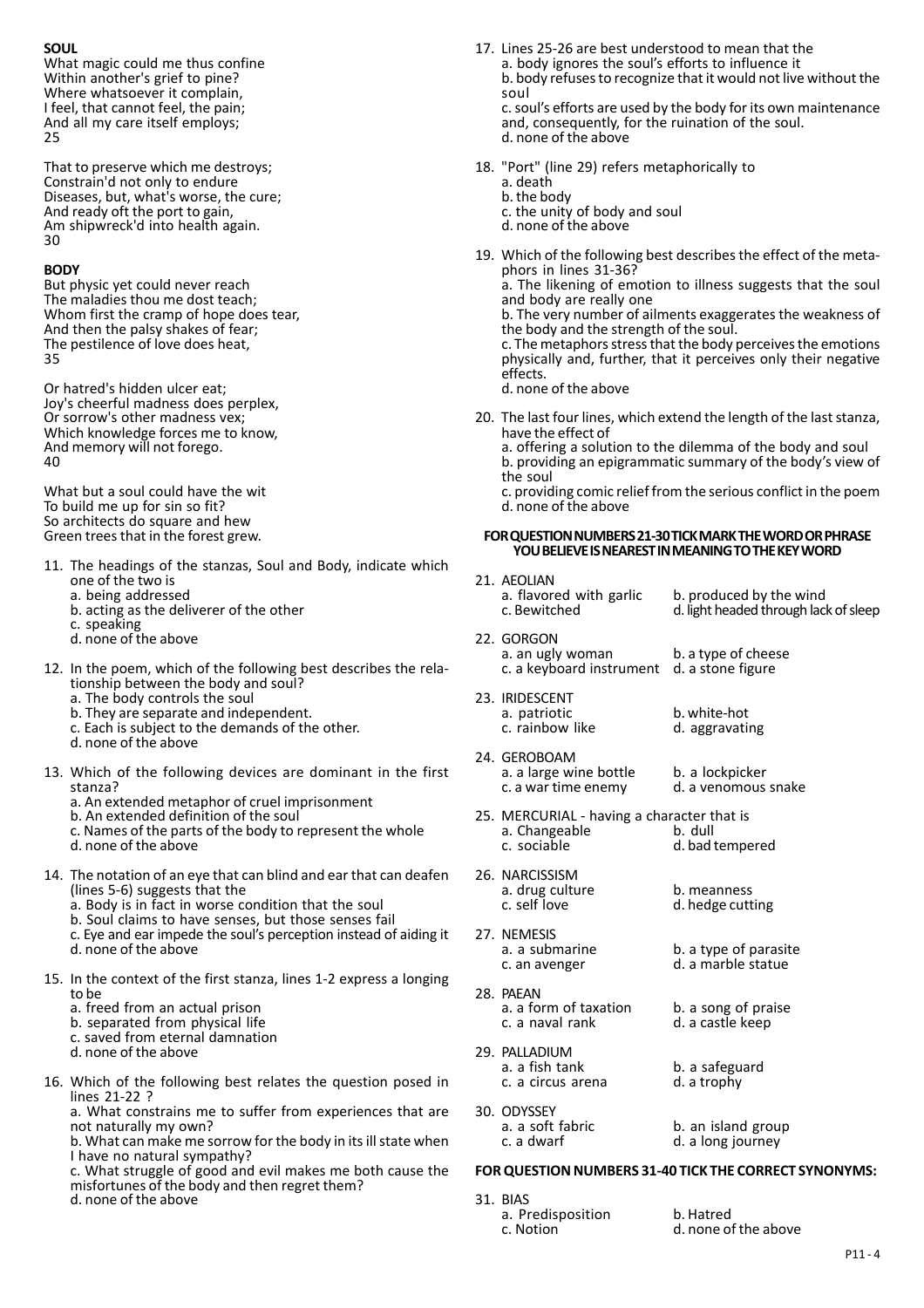| a. Dogged    |           |
|--------------|-----------|
| c. prejudice |           |
|              | 32. DOGMA |

- 33. CREDULOUS<br>a. Incredible a. Incredible b. of the same creed<br>c. gullible d. none of the above
- 34. PRETENTIOUS<br>a. Parental a. Parental b. Haughty<br>
c. Pretender d. None of t
- 35. RECALCITRANT<br>a. False a. False b. Stubborn<br>
c. Realistic d. None of the
- 36. JOVIAL<br>a. Genial a. Genial b. Joking<br>
c. Joint d. None of
- 37. IMPORTUNE a. Solicit b. Solicitant<br>
c. Opportunistic d. None of the
- 38. QUARANTINE a. One-fourth b. Isolate<br>c. Four-line stanza d. None of
- 39. ABATE a. Baiting b. Dwindle<br>
c. Accomplish d. None of
- 40. AMELIORATE a. Deteriorate b. Improve<br>c. Mediate d. None of d. None of the above

#### **FOR QUESTION NUMBERS 40-45 TICK THE CORRECT WORD OR PHRASE**

h. Belief

d. none of the above

d. none of the above

d. None of the above

d. None of the above

d. None of the above

d. None of the above

d. None of the above

d. None of the above

- 41. What he says and what he does<br>a. do not agree b.c a. do not agree b. does not agree<br>
c. not d. none of the abc d. none of the above
- 42. Six times three  $\frac{\text{eighteen}}{\text{a. is equal}}$ a. is equal<br>c. equals to d. none of the above
- 43. Sports and games **one healthy while reading books** makes one wise. a. made b. make<br>c. makes d. none d. none of the above
- 44. Fifty miles \_\_\_\_\_\_\_\_ a long way.<br>a. are b. we a. are b. were<br>
c. is b. d. none d. none of the above
- 45. Tom is one of the boys who  $\frac{1}{b \cdot 2}$  always on time. a. is  $\overline{b}$ . are  $\overline{c}$  was  $\overline{d}$ , non d. none of the above

#### **FOR QUESTION NUMBERS 46-50 FILL IN THE BLANKS WITH OPTIONS GIVEN BELOW:**

Petroleum, or crude oil, is one of the world's (46) ----- natural resources. Plastics, synthetic fibers, and (47) ----- chemicals are produced from petroleum. It is also used to make lubricants and waxes. (48) -----, its most important use is as a fuel for heating, for (49) -- --- electricity, and (50) ----- for powering vehicles.

46.

|     | a. as important<br>c. so importantly | b. most important<br>d. None of the above |
|-----|--------------------------------------|-------------------------------------------|
| 47. |                                      |                                           |
|     | a. a lot<br>c. many                  | b. plenty<br>d. none of the above         |
| 48. |                                      |                                           |
|     | a. However<br>c. Hence               | b. Moreover<br>d. None of the above       |

- 49.
	- 50.
- a. generated b. to generate<br>
c. generating d. none of the d. none of the above
	-
	- a. Exclusively **b. Especially c. Notably** b. **Especially** d. None of the above
		-

## **FOR QUESTION NUMBERS 51-55 TICK THE CORRECT OPTION:**

- 51.
- a. The scenery of Kashmir moves me most.
- b. The sceneries of Kashmir moves me most.
- c. The sceneries of Kashmir move me most.
- d. None of the above

## 52.

a. Last summer the heat brought hundreds of people to the ocean b. Last summer the heat will have brought hundreds of people to the ocean c. Last summer the heat has been bringing hundreds of people to the ocean

d. none of the above

53.

- a. She know that I am leaving the place.
- b. She knew that I was leaving the place.
- c. She knew that I am leaving the place.
- d. none of the above

#### 54.

- a. His elder brother gave him many good advice. b. His elder brother gave him many good advices. c. His elder brother give him many good advices. d. none of the above
- 55.
	- a. He is coming to visit us for an hour only.
	- b. He is come to visit us for an hour only.
	- c. He is coming to visit us for a hour only.
	- d. None of the above

#### **FOR QUESTION NUMBERS 56-60 TICK THE VERB FORM OF THE FOLLOWING:**

| 56. FAILURE<br>a. Failed<br>c. Fiasco        | b. Fallacy<br>d. None of the above |
|----------------------------------------------|------------------------------------|
| 57. MANAGEMENT<br>a. Manage<br>c. Managerial | b. Manager<br>d. None of the above |
| 58. CONFUSION<br>a. Confuser<br>c. Confer    | b. Confuse<br>d. None of the above |
| 59. ROBBER<br>a. Rabid<br>c. Robbed          | b. Robber<br>d. None of the above  |

- 60. DELIVERY<br>a. Deliver a. Deliver b. Deliverance<br>
c. Deliverer d. None of the a
	- d. None of the above

#### **FOR QUESTION NUMBERS 61-65 IDENTIFY THE CORRECT OPTION FOR THE UNDERLINED CLAUSES:**

- 61. They went when the morning dawned.
	- a. Adverb subordinate clause
	- b. Adjective subordinate clause c. Noun subordinate clause
	- d. None of the above
- 62. This is the school where I taught for six years.
	- a. Adverb subordinate clause
	- b. Adjective subordinate clause
	- c. Noun subordinate clause
	- d. None of the above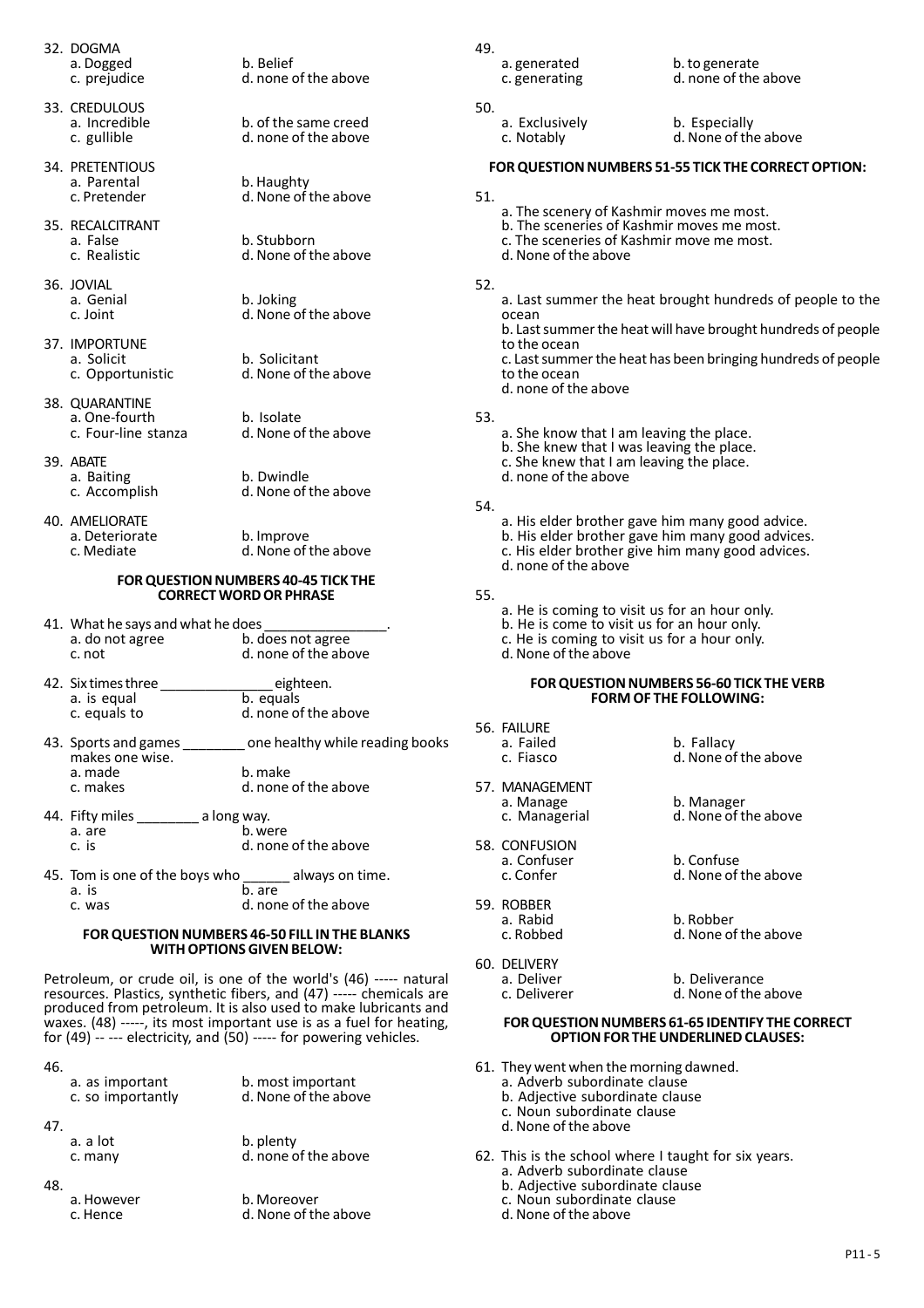- 63. Do they know where the road leads?
	- a. Adverb subordinate clause
	- b. Adjective subordinate clause
	- c. Noun subordinate clause
	- d. None of the above
- 64. I feel that she needs some guidance.
	- a. Adverb subordinate clause
	- b. Adjective subordinate clause
	- c. Noun subordinate clause
	- d. None of the above
- 65. The girl who is wearing a red coat is from my school.
	- a. Adverb subordinate clause
	- b. Adjective subordinate clause
	- c. Noun subordinate clause
	- d. None of the above

## **FOR QUESTION NUMBERS 66-70 TICK THE CORRECT OPTION OF THESE IDIOMATIC EXPRESSIONS:**

| 66. I'll be back in the twinkling of |                      |
|--------------------------------------|----------------------|
| a. an eye                            | b. lightning bolt    |
| c. smile                             | d. none of the above |

67. Oh, I'm sorry. I shouldn't have said that. I guess I really put my \_\_\_\_\_ in my mouth.

| a. Foot  | b. Hand              |
|----------|----------------------|
| c. Elbow | d. none of the above |

- 68. Look, I will pay you back. Would you please call the  $\frac{1}{\sqrt{2}}$ ? a. hunters off<br>c. dogs off d. none of the above
- 69. I don't agree with you, but your idea certainly gives me  $food$  \_\_\_\_\_\_.

70. Jack has egg \_\_\_\_\_\_ because he couldn't remember how to spell "Batman"! a. on his teeth b. on his face<br>c. on his shirt d. none of the

c. on his shirt d. none of the above

## **FOR QUESTION NUMBERS 71-75 TICK THE CORRECT FIGURES OF SPEECH USED IN THE LINES QUOTED BELOW:**

- 71. 'Christianity shone like a beacon in the black night of paganism.' What figure of speech is "Christianity shone like a beacon"?<br>a. Simile
	- a. Simile b. Metaphor<br>
	c. Hyperbole d. None of th d. None of the above
- 72. 'I'm so hungry I could eat a horse!' a. Hyperbole c. Irony d. None of the above
- 73. 'To err is human, to forgive divine.' a. Anticlimax<br>c. Antithesis d. None of the above
- 74. The phrases 'the humming bee', 'the cackling hen', and 'the buzzing saw' are examples of<br>a. Oxymoron a. Oxymoron b. Metonymy<br>c. Onomatopoeia d. None of the d. None of the above
- 75. 'Necessity is the mother of invention.'
	- a. Imagery **b. Personification**<br>
	c. Apostrophe **b. Accomple** d. None of the abo d. None of the above

## **FOR QUESTION NUMBERS 76-80 IDENTIFY THE QUOTED LINES WITH THE LITERARY WORK:**

- 76. "Out, out brief candle!" b. Comedy of Errors<br>d. None of the above c. Much Ado about Nothing
- 77. "Frankly my dear, I don't give a damn...." b. Gone with the Wind<br>d. None of the above c. Lord of the Ring
- 78. "Two roads diverged in a wood/And I took the one less traveled by....' a. Robert Browning b. Robert Frost<br>c. Robert Southey d. None of the a
	-

d. None of the above

- 79. "Ring out the old, ring in the new...." a. Lady of Shallot-Tennyson
	- b. In Memorium-Tennyson
	- c. Paradise Lost-John Milton
	- d. None of the above
- 80. "He is not of an age but of all time...."
	- a. Ben Jonson wrote about William Shakespeare
	- b. William Shakespeare wrote about Ben Jonson
	- c. Coleridge wrote about Wordsworth d. None of the above

## **FOR QUESTION NUMBERS 81-90 TICK THE CORRECT OPTION:**

- 81. Recent title 'Narcopolis' is written by<br>a. Ruskin Bond b. Vikram Seth a. Ruskin Bond<br>c. Jeet Thayil d. None of the above
- 82. 'Lust for Life' is the biography of the painter<br>a. Vincent Van Gogh b. Satish Gujral a. Vincent Van Gogh<br>c. Freida Kahlo d. None of the above
- 83. Miss Havisham is a character from Dickens' novel<br>a. Great Expectations b. David Copperfield a. Great Expectations<br>c. Oliver Twist d. None of the above
- 84. The movie 'Gone with the Wind' is based on a novel of the same title written by<br>a. Margaret Howard a. Margaret Howard b. Margaret Mitchell<br>c. Carol Mortimer d. None of the above d. None of the above
- 85. 'Death of a Salesman' is a play written by a. Arthur Miller b. Arthur C.Clark<br>c. Arthur Marlowe d. None of the ab d. None of the above
- 86. 'Maqbool' is a movie based on which of the following plays of Shakespeare
	- a. Merchant of Venice
	- b. Macbeth
	- c. Much ado About Nothing
	- d. none of the above
- 87. Wessex is a fictional town created by<br>a. Thomas Hardy b. Thomas Mann a. Thomas Hardy<br>c. Thomas Malory d. None of the above
- 88. "It's elementary my dear \_<br>a. Stetson a. Stetson b. Johnson<br>c. Watson d. None of d. None of the above
- 89. A standard sonnet is a poem of  $\frac{1}{2}$  lines.<br>a. 14 b. 12
	- a.  $14$  b.  $12$  c.  $16$  d. nor
		- d. none of the above
- 90. 221 B Baker Street is the address of the literary character<br>a. Sherlock Holmes<br>b. Harry Potter a. Sherlock Holmes<br>c. Hercule Poirot d. None of the above
- 91. You are Raghav / Rajita of Army Public School. A team of Educationist from Pakistan visited your school as a part of a cultural exchange programme. Students of your school put up a cultural show in their honour. Write a report within 150 words on the show for your school magazine. **[10 Marks]**
- 92. Write a review of any 19th / 20th century original English novel within 300 words which you would recommend for the students of senior secondary class. **[20 Marks]**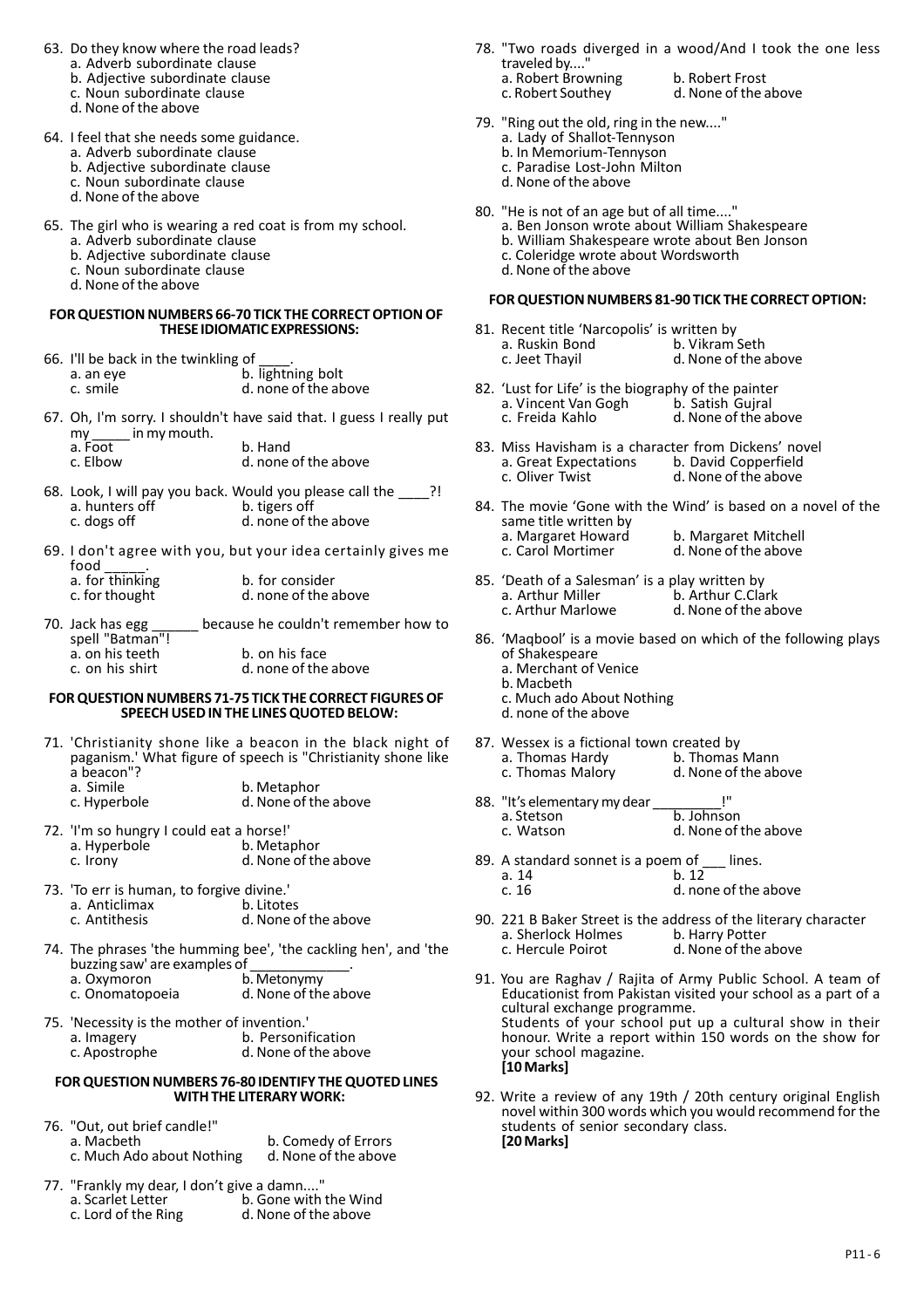Question 91. You are Raghav / Rajita of Army Public School. A team of Educationist from Pakistan visited your school as a part of a cultural exchange programme. Students of your school put up a cultural show in their honour. Write a report within 150 words on the show for your school magazine. **[10 Marks]**

**PART-'B' : English (PGT) : SUBJECT CODE : (P11), 09 DEC 2012**